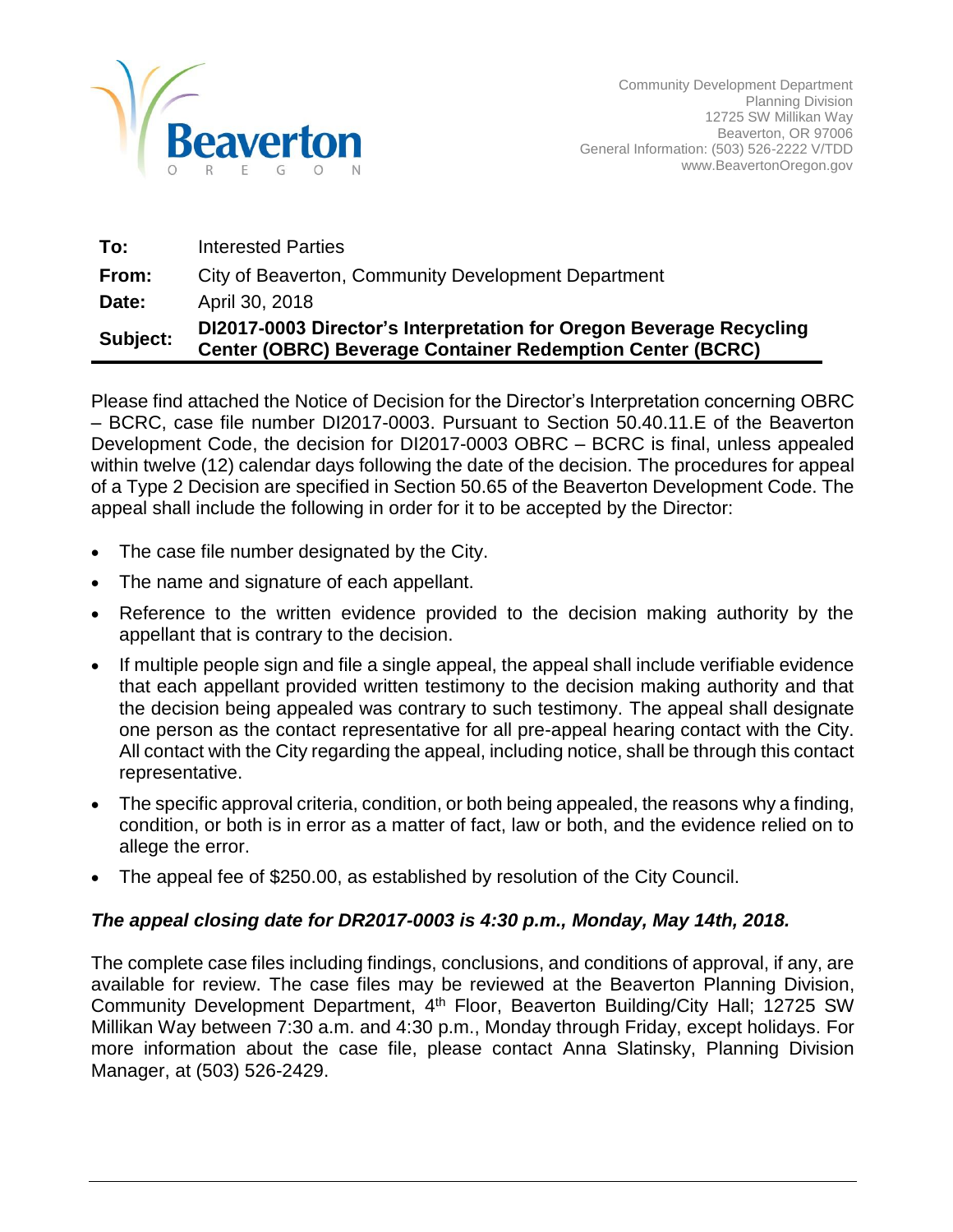

#### **NOTICE OF DECISION DIRECTOR'S INTERPRETATION OREGON BEVERAGE RECYCLING COOPERATIVE (OBRC) BEVERAGE CONTAINER REMPTION CENTER (BCRC)**

**DI2017-0003 OBRC - BCRC** 

**Chervl Twete, Community Development Director** 

Washington County Assessor's Map 1S1-14AB.

The subject property is addressed as 9307 SW Beaverton-Hillsdale Highway and is identified as Tax Lot 4100 on

In response to the opinion issued by the Oregon Land Use Board of Appeals (LUBA, No. 2017-027), and the applicant's request for a Director's Interpretation application sought by the applicant, the Community Development Director has considered all materials submitted to the record and hereby makes this interpretation in support of the BCRC, finding it to be substantially similar to a use currently allowed in the Community Service zone, based on the facts and findings

**DECISION DATE:** April 30, 2018

stated herein.

**All Interested Parties** 

TO:

FROM:

**CASE FILE NO:** 

**LOCATION:** 

**SUMMARY:** 

**PROPERTY OWNER/APPLICANT:** 

**APPLICANTS REPRESENTATIVE:** 

Stephanie Marcus, Jules Bailey Oregon Beverage Recycling Cooperative 3900 NW Yeon Avenue Portland, OR 97210

Michael C. Robinson, Garrett H. Stephenson Schwabe, Williamson & Wyatt 1211 SW 5th Avenue, Ste. 1900 Portland, OR 97204

**APPLICABLE CRITERIA:** 

Director's Interpretation - BDC Section 40.25.15.1.C Authorization for Similar Uses - BDC Section 10.50

**AUTHORIZATION:** 

Cherge mrex

Cheryl Twete **Community Development Director**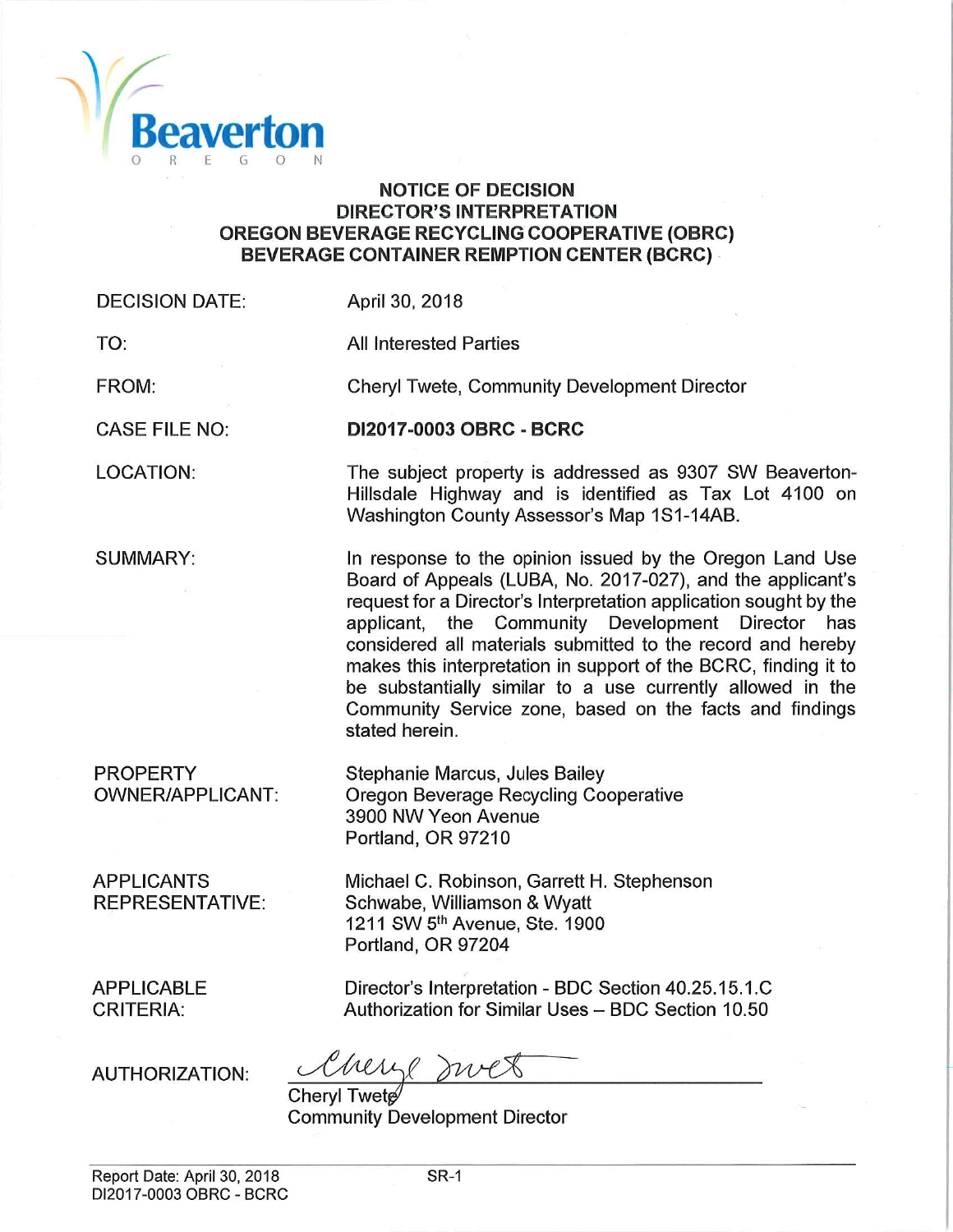# **Zoning/Vicinity/Aerial Map**

**Aerial Photo from 2016** 

 $\bigotimes^2$ 



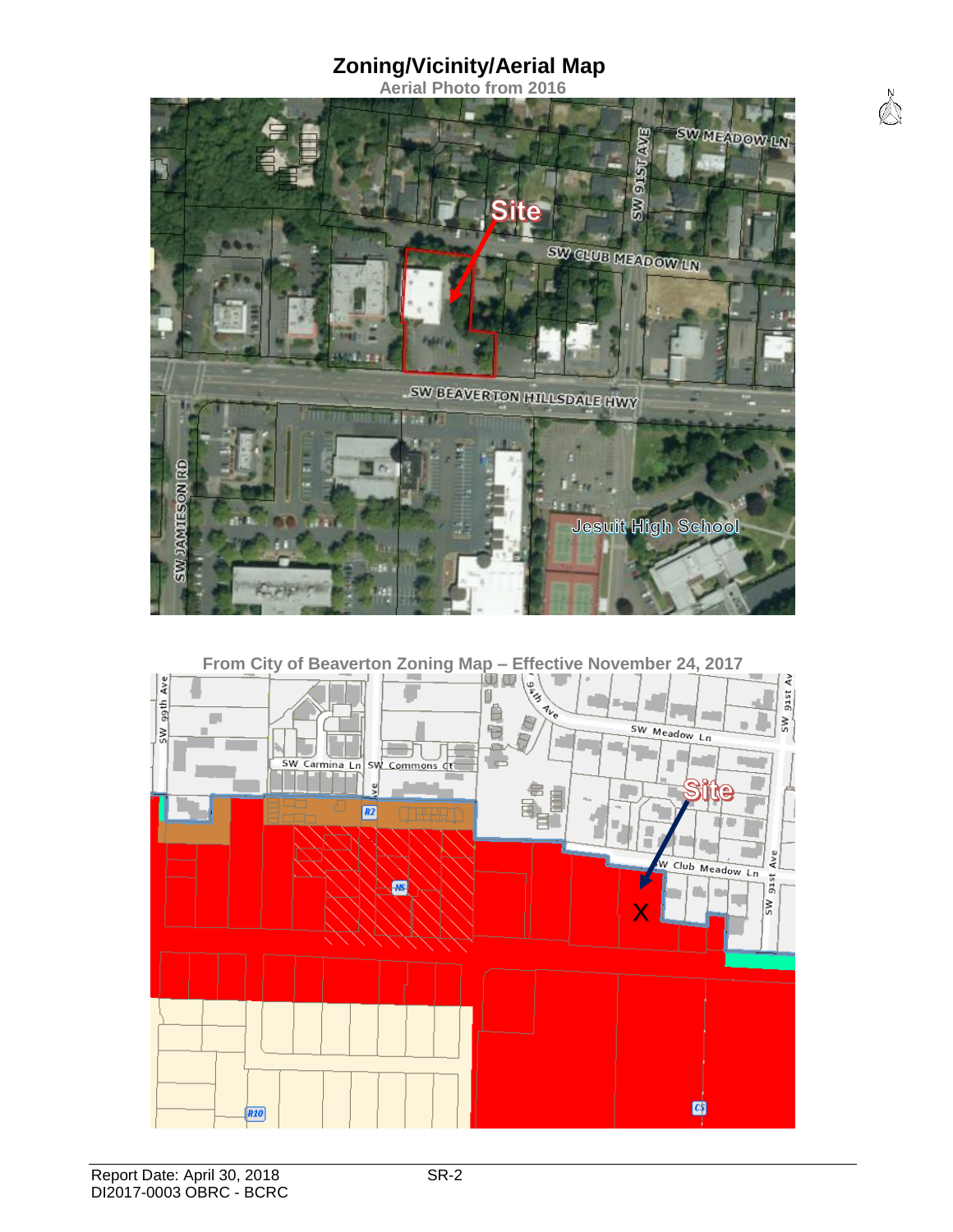# **Washington County Zones in Vicinity**





**City of Beaverton area**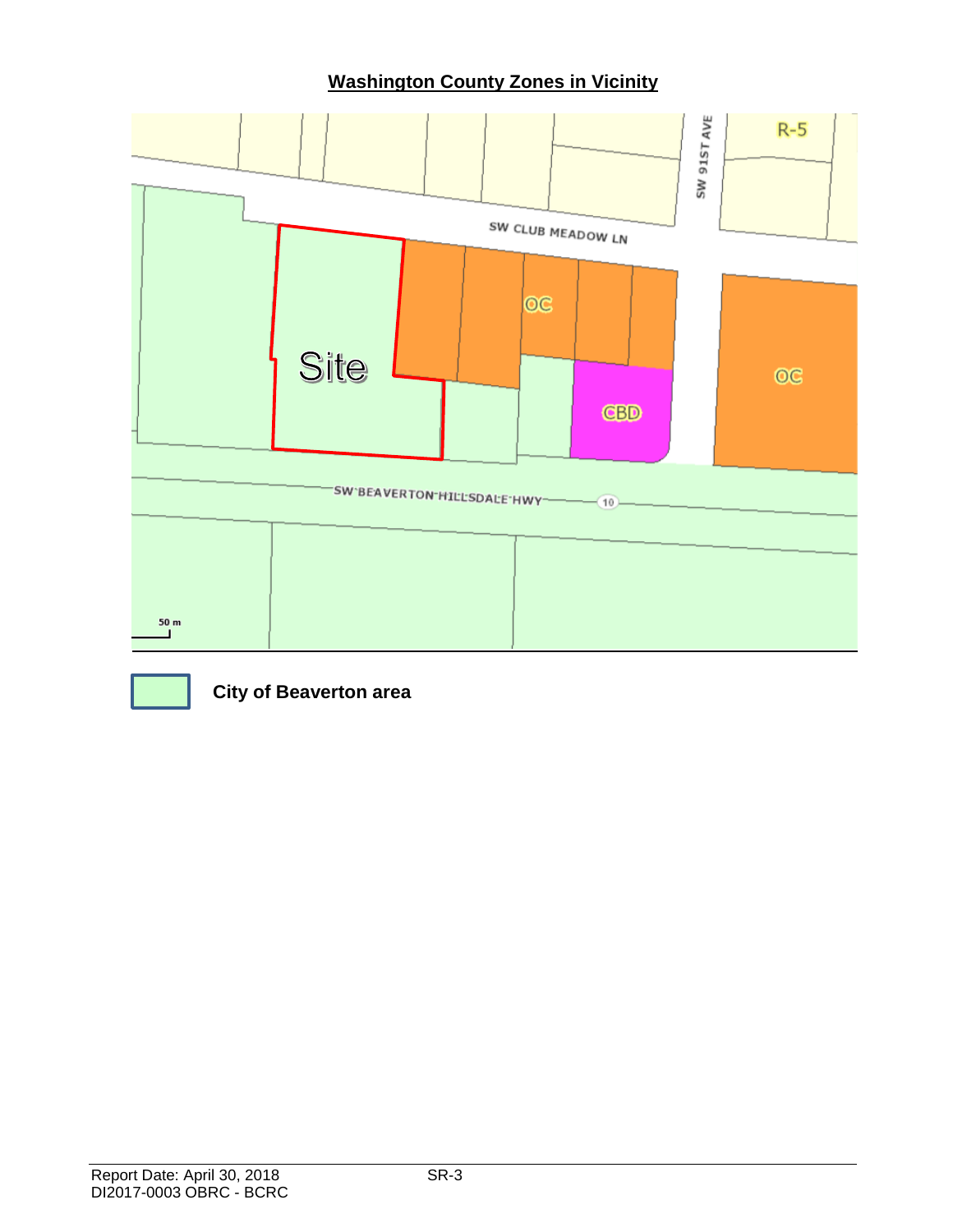## **BACKGROUND**

#### **Application Dates**

| Application | <b>Submittal Date</b>              | <b>Deemed Complete</b> | $120th$ Day <sup>*</sup> | $365th$ Day**       |
|-------------|------------------------------------|------------------------|--------------------------|---------------------|
| DI2017-0003 | December 21, 2017 January 10, 2018 |                        | May 10, 2018             | January 10,<br>2018 |

\* Pursuant to ORS 227.178, the City will reach a final decision on an application within 120 calendar days from the date that the application was determined to be complete or deemed complete unless the applicant agrees to extend the 120 calendar day time line pursuant to subsection 9 or unless State law provides otherwise.

\*\* Pursuant to ORS 227.178, the total of all extensions may not exceed 245 calendar days after the initial 120 calendar days. This is the latest date by which a final written decision on the proposal can be made.

#### **Existing Conditions Table**

| Zoning                                | <b>Community Service (CS)</b>                                                                                                          |                                                                                                                         |  |  |
|---------------------------------------|----------------------------------------------------------------------------------------------------------------------------------------|-------------------------------------------------------------------------------------------------------------------------|--|--|
| <b>Land Use</b><br><b>Designation</b> | <b>Community Commercial (CC)</b>                                                                                                       |                                                                                                                         |  |  |
| <b>Current</b><br><b>Development</b>  | Beverage Container Redemption Center                                                                                                   |                                                                                                                         |  |  |
| <b>Site Size</b>                      | The subject property is approximately 38,717 square feet                                                                               |                                                                                                                         |  |  |
| <b>NAC</b>                            | Denney Whitford / Raleigh West                                                                                                         |                                                                                                                         |  |  |
| Surrounding<br><b>Uses</b>            | Zoning:<br>North: Washington County R-5<br>South: City CS (Community Service)<br>East: City CS / Washington County OC<br>West: City CS | Uses:<br>North: Single Family<br>Residential<br>South: Commercial<br>East: Single Family<br>Residential /<br>Commercial |  |  |
|                                       |                                                                                                                                        | West: Commercial /<br><b>Veterinary Hospital</b>                                                                        |  |  |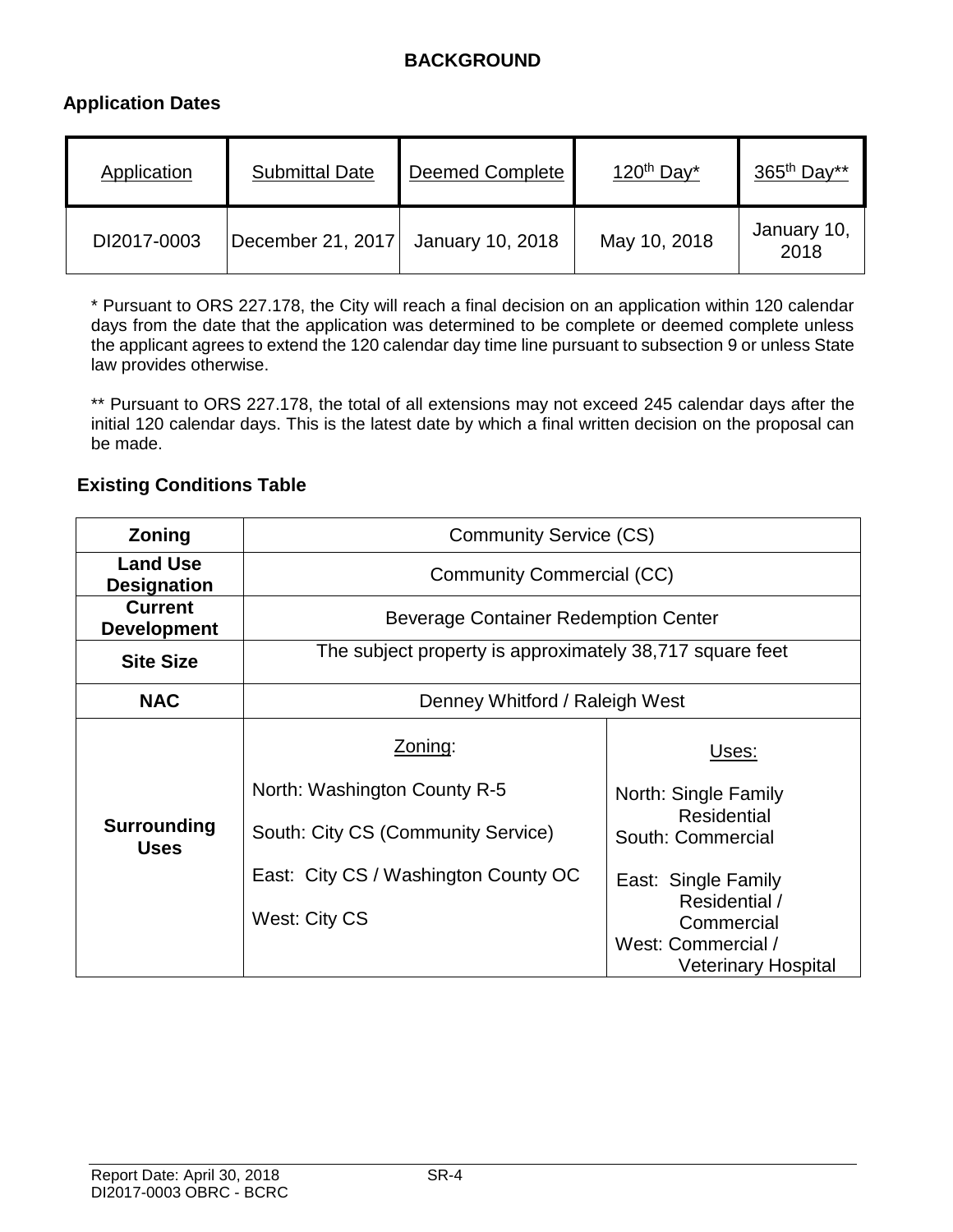### **Table of Contents**

**Attachment A** – Analysis and Findings for Director Interpretation

#### **EXHIBITS**

#### **Exhibit 1. Materials by Beaverton Staff**

- **1.1** LUBA Final Order and Opinion No. 2017-027
- **1.2** City of Beaverton Design Review Compliance Letter dated February 22, 2017
- **1.3** Beaverton Police Department statement dated April 9, 2018
- **1.4** Environmentally Conscious Recycling Renewal Application dated June, 2016
- **1.5** Sample online listings of Recycling Center products April 27, 2018

#### **Exhibit 2. Materials Submitted by the Applicant**

- **2.1** Combined application and materials package prepared by the applicant dated December 21, 2017
- **2.2** Existing Condition Traffic Analysis, prepared by Mackenzie dated March 20, 2018
- **2.3** OLCC orders and Graphic illustration of current Convenience Zone radius approved by OLCC for Beaverton store and current Convenience Zone approved for the Tigard store at 14411 SW Pacific Highway
- **2.4** Letter in response to public comments received, dated March 6, 2018
- **2.5** Updated review of zoning district locations of OBRC facilities in other cities, received March 21, 2018

#### **Exhibit 3. Materials Received from the Public**

Pursuant to Section 50.40.3.I of the Development Code, the comment closing date for written comments from the public, other than the applicant, was February 7, 2018.

- **3.1** E-mail dated February 7, 2018, by Joel Schoening, 3900 NW Yeon Ave
- **3.2** Letter dated January 5, 2018, by Meadow Park Middle School, 14100 SW Downing St
- **3.3** Letter dated February 7, 2018, signed by Tom Powers, 5715 SW Illinois Christy Splitt, Portland, Oregon Chris Parta, 13150 SW Haystack Dr. Annika Read, 9180 SW Camille Terrace Heidi Eggert, 9180 SW Camille Terrace Michael Achterman, 1725 NW 131st Ave Lauren Garrett, 7775 SW Maple Dr Tennell Dietzman, 4285 SW Laurelwood Sara DeNezza, 8670 SW Birchwood Road Jon-Paul Praisler, 8065 SW Maple Dr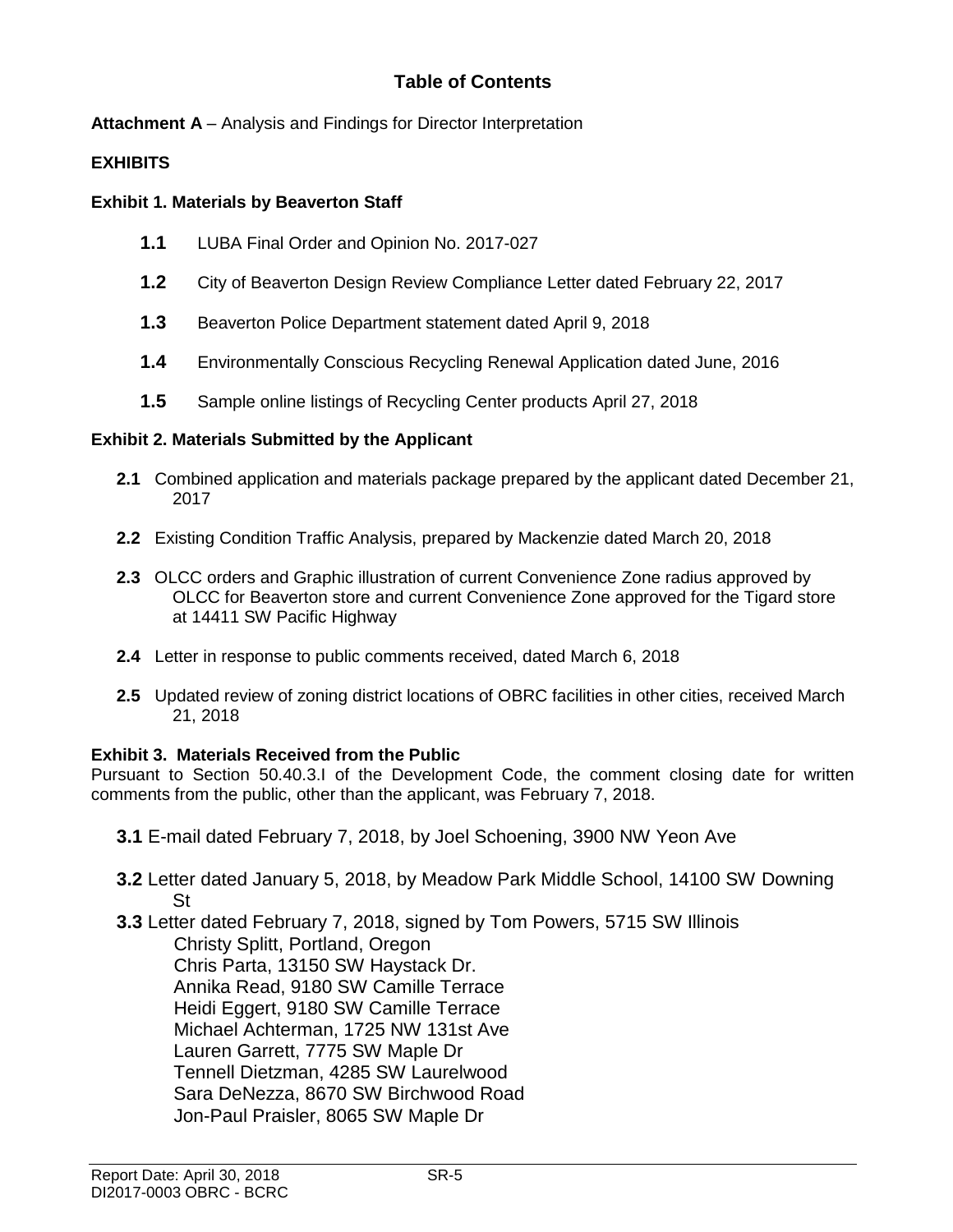- **3.4** E-mail and letter dated February 7, 2018, by Mike Connors, 1331 NW Lovejoy St., Suite 950
- **3.5** Letter dated February 7, 2018, by Michael G. Neff of Haglund Kelley LLP, 200 SW Market Street, Suite 1777
- **3.6** E-mail dated February 7, 2018, by Richard Skayhan, 4820 SW Chestnut Place
- **3.7** Letter dated January 18, 2018, by Trisha McPherren, 9115 SW Club Meadow Lane
- **3.8** Letter dated January 30, 2018, by Karie Trujillo, 4770 SW Chestnut Place
- **3.9** Letter dated February 4, 2018, by Michael Matschiner, 9275 SW Club Meadow Lane
- **3.10** Letter dated January 10, 2018, by Brandon and Holli Bridgens, 9240 SW Club Meadow Lane
- **3.11** Note not dated, by Marie and Tony Kikes, 4800 SW Chestnut Place
- **3.12** Letter dated February 6, 2018, by Michael H. Miller, 5950 SW Spruce Ave
- **3.13** Letter date-stamped February 5, 2018, by Joseph Conrad, 9207 SW Club Meadow Lane
- **3.14** E-mail dated February 5, 2018 and letter dated February 3, 2018, by Robert T. Franklin, no address provided
- **3.15** E-mail and letter dated February 5, 2018, by Ron Earp of Laurelwood Animal Hospital, 9315 SW Beaverton-Hillsdale Hwy
- **3.16** Letter dated February 2, 2018, by Jim and Georgia Hogan, 9025 SW Club Meadow Lane
- **3.17** Letter dated February 20, 2018, by Brandon and Holli Bridgens, 9240 SW Club Meadow Lane
- **3.18** Letter dated January 28, 2018, by Sue Staehli, 4477 SW 94th Ave
- 3**.19** Letter dated January 24, 2018, by Lynne Cartmill, 9360 SW Club Meadow Lane
- **3.20** E-mail dated January 27, 2018, by Nupur Pande, 9265 SW Meadow Lane
- 3**.21** E-mail dated January 19, 2018, by Trisha McPherren, 9115 SW Club Meadow Lane
- **3.22** Letter dated February 6, 2018, by Pat Bukieda and undersigned, address not provided
- **3.23** Letter dated February 2, 2018, by Lynn F. Erdman at Laurelwood Animal Hospital, 9315 SW Beaverton-Hillsdale Hwy

A full discussion of issues raised in the written comments listed in this section that are responsive to the approval criteria for the Director's Interpretation is provided in Attachment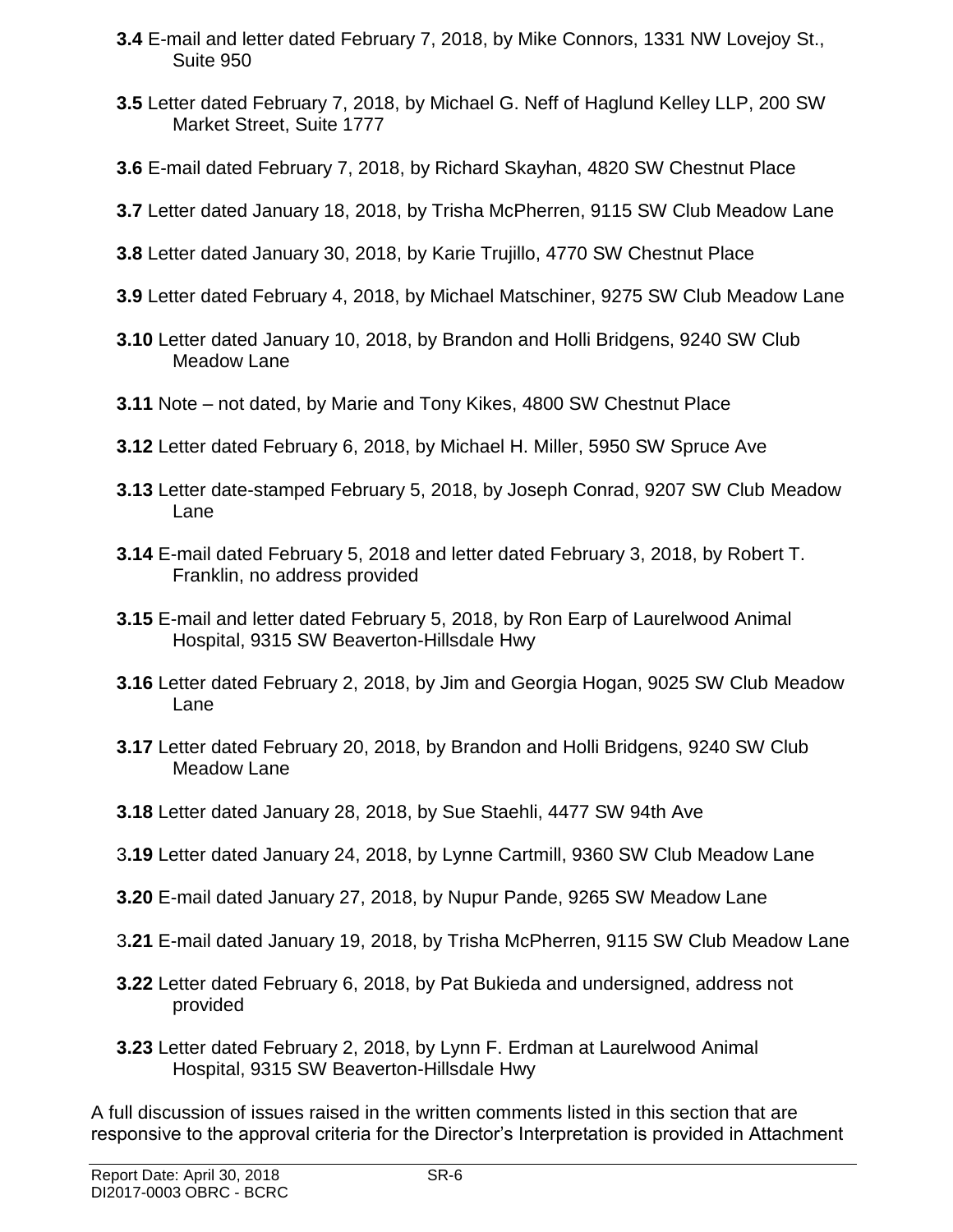A. However, a number of comments received from the public address other issues not directly or even indirectly related to the approval criteria. The applicant's letter of March 6, 2018 (Exhibit 2.4) includes responses to a number of these issues. Additional discussion is provided in this section.

Several comments describe concerns about safety of persons and property, and a decrease in livability in the neighborhoods near the BCRC. Some comments describe observing people collecting beverage containers from private waste receptacles, or people pushing carts, or carrying bags with redeemable containers. Some comments describe a certain level of discomfort in seeing people in their neighborhood that don't appear to be residents. More seriously, some comments describe criminal activity that allegedly is occurring in the area because people who engage in activities such as drug use and theft come to the neighborhood to redeem containers at the BCRC.

While criminal activity and nuisance behaviors are not regulated by the Beaverton Development Code, and are not related to criteria for approval for the Director's Interpretation, it is important that city officials be informed about these concerns so that the issues can be understood and addressed appropriately. Accordingly, the Beaverton Police Department conducted an analysis of complaint calls in the area surrounding the BCRC, comparing a time period before the facility opened with a time period when it was in operation (Exhibit 1.3).

The analysis noted an increase in the number of complaints in the time the BCRC was operating compared to the prior time period, but did not conclude that there was sufficient evidence that this increase was caused by the presence of the facility.

One of the factors to bear in mind when considering a possible connection between the BCRC and an increase in complaints and concerns in the area is the location of grocery stores that accepted redeemable containers prior to BCRC opening. According to documentation showing the locations of participating grocery stores provided by OBRC (Exhibit 2.3), several stores that have discontinued redemption services since the BCRC opened are located along the Beaverton Hillsdale Highway corridor. These include New Seasons, Fred Meyer, and Walgreens to the East, and Target, Trader Joes, BiMart, Natural Grocers, and Fred Meyer to the West.

The safety and quality of life concerns some commenters express may or may not be directly related to the BCRC. Beaverton leadership recognize the community concerns and are committed to maintaining the city's high quality of life.

The Mayor's Office established a Community Services Program last year. As outlined in the city's 2018-19 budget document, the program's goal is to build and maintain relationships with nonprofit partners providing social service assistance to the Beaverton community and to centralize internal sources of support, ensuring accountability in program objectives supporting Beaverton residents in need.

Program staff work on:

- Severe Weather Shelter Coordination Coordinate the expanded season for the Beaverton Severe Weather Shelter tracking outcomes of services provided, supporting recruitment and training of volunteers, ensuring communication between the city and nonprofit staff, and overseeing donations.
- Expanded homelessness support Oversee and coordinate with partners on expanded services for families and individuals experiencing homelessness, including